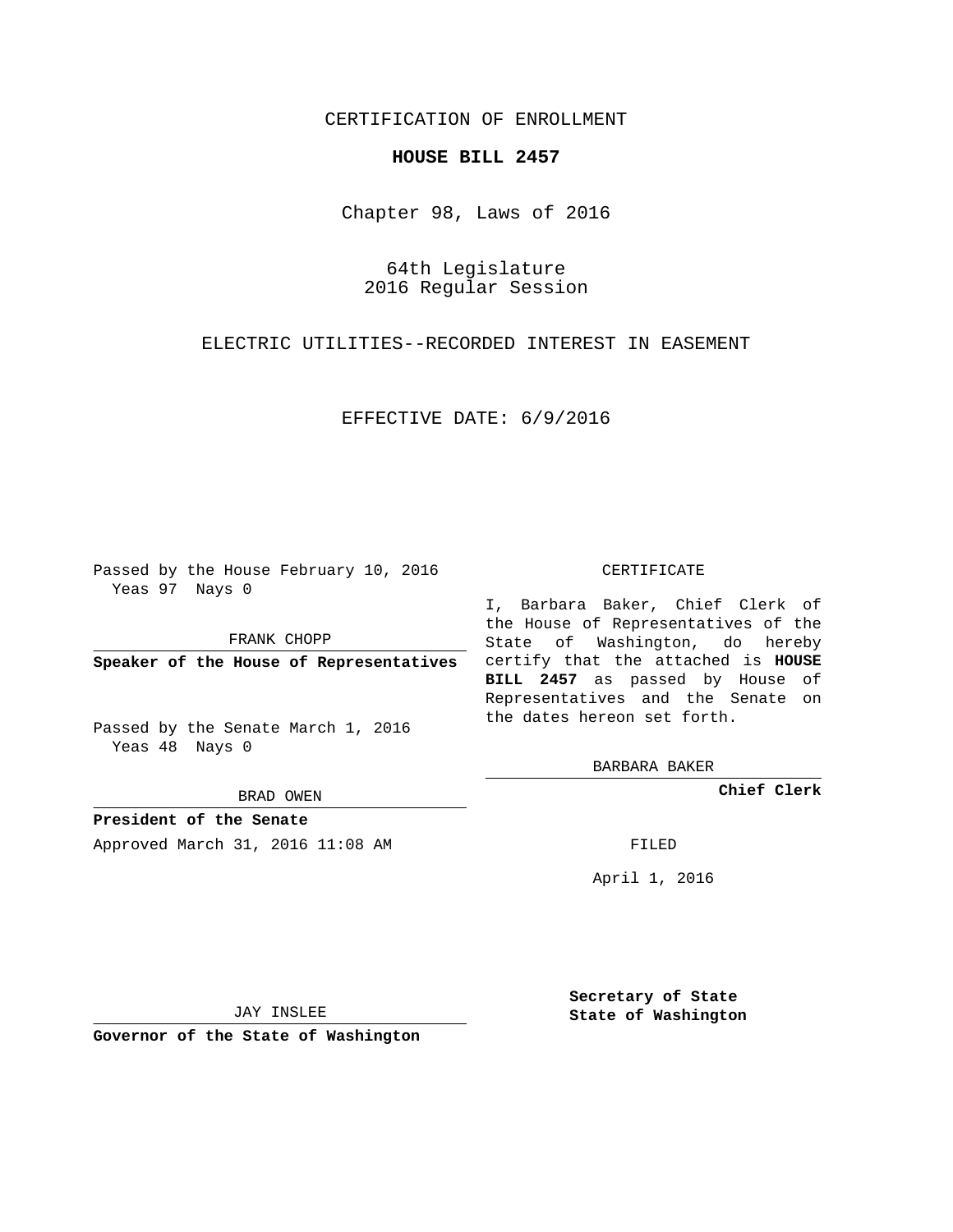## **HOUSE BILL 2457**

Passed Legislature - 2016 Regular Session

**State of Washington 64th Legislature 2016 Regular Session**

**By** Representative Young

Read first time 01/13/16. Referred to Committee on Judiciary.

1 AN ACT Relating to recorded interests in easements by an electric 2 utility; and amending RCW 36.35.290.

3 BE IT ENACTED BY THE LEGISLATURE OF THE STATE OF WASHINGTON:

4 **Sec. 1.** RCW 36.35.290 and 1961 c 15 s 84.64.460 are each amended 5 to read as follows:

 (1) The general property tax assessed on any tract, lot, or parcel of real property includes all easements appurtenant thereto, provided said easements are a matter of public record in the auditor's office of the county in which said real property is 10 situated.

 (2)(a) Except as provided in (b) of this subsection, any 12 foreclosure of delinquent taxes on any tract, lot<sub>1</sub> or parcel of real property subject to such easement or easements, and any tax deed issued pursuant thereto shall be subject to such easement or easements, provided such easement or easements were established of record prior to the year for which the tax was foreclosed.

 (b) If an electric utility has a recorded interest in the 18 easement or easements, any foreclosure of delinquent taxes and tax deed issued pursuant thereto are subject to such easement or easements regardless of when such easement or easements were established.